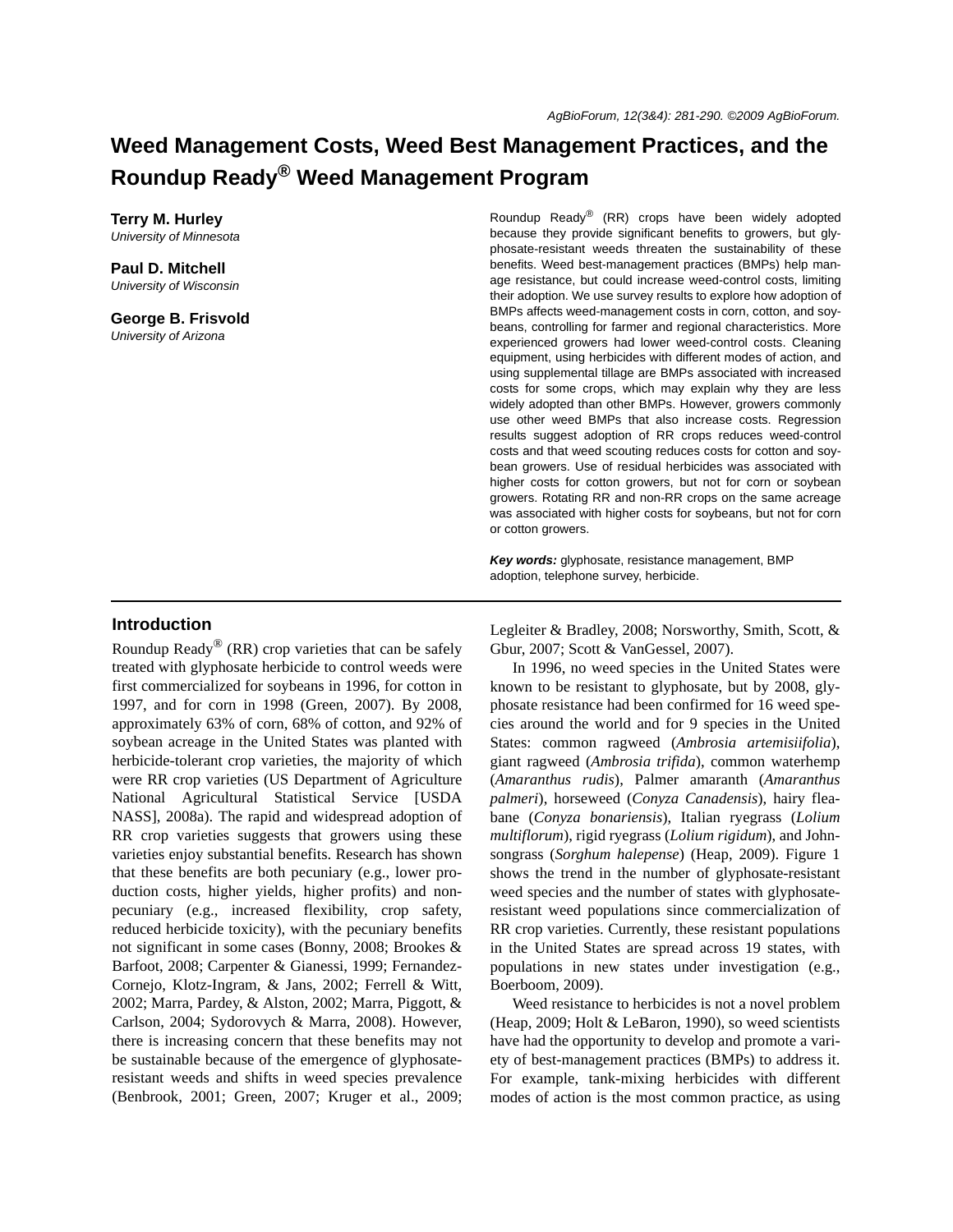

**Figure 1. Number of weed species with glyphosate resistant populations and number of states with glyphosate-resistant weed populations (Source: Heap, 2009).**

different modes of action reduces selection pressure (Culpepper, 2006; Diggle, Neve, & Smith, 2003). Given the emergence of glyphosate-resistant weeds over the past decade, it is clear that growers will need to incorporate weed-resistance BMPs into their RR weed-management programs if these programs are to remain sustainable (Green, 2007). However, growers may be unwilling to incorporate weed BMPs into their RR weed-management programs if they are too costly or if the long-term gains do not seem to justify the short-term costs (Llewellyn, Lindner, Pannell, & Powles, 2002; Weersink, Llewellyn, & Pannell, 2005). Costs other than just direct costs of these BMPs are also important barriers to their adoption, such as the loss of convenience or reduced applicator safety (Mueller, Mitchell, Young, & Culpepper, 2005; Pannell & Zilberman, 2001). Therefore, the sustainability of the weed-management program for RR and other herbicide-resistant crops hinges crucially on the identification of weed BMPs that can be implemented without substantially increasing weedmanagement costs (WMCs).

The objective of this article is to determine the extent to which growers are adopting various weed BMPs and how the adoption of these weed BMPs relates to WMCs in corn, cotton, and soybean production systems. This objective is accomplished using data collected from a random telephone survey of 1,205 growers in 22 states. The states selected for the survey include the primary corn-, cotton-, and soybean-growing regions of the United States. The survey collected information on a grower's average weed-control costs and their adoption of a variety of weed BMPs, as well as information on the growers and their operations. Multiple regression analysis is used to relate grower adoption of various weed BMPs to the grower's reported WMCs while controlling for individual and operational differences across growers. While a variety of studies have looked at the profitability and benefits of RR weedmanagement programs (Bonny, 2008; Brookes & Barfoot, 2008; Ferrell & Witt, 2002; Marra et al., 2002, 2004; Sydorovych & Marra, 2008), none of these studies focus explicitly on WMCs and their relationship with adoption of weed BMPs.

The next section of the article details the survey design and administration and provides an overview of the statistical methods used to analyze the survey data. We then report analysis results and conclude with a review of the key findings and a discussion of their implications.

## **Materials and Methods**

The primary data for this study are from a telephone survey of corn, cotton, and soybean growers. The survey instrument was designed by Monsanto and Marketing Horizons, in consultation with the authors. The survey was administered in November and December of 2007 by Marketing Horizons. For each crop, Marketing Horizons randomly contacted growers from its national database and asked if they would be willing to participate in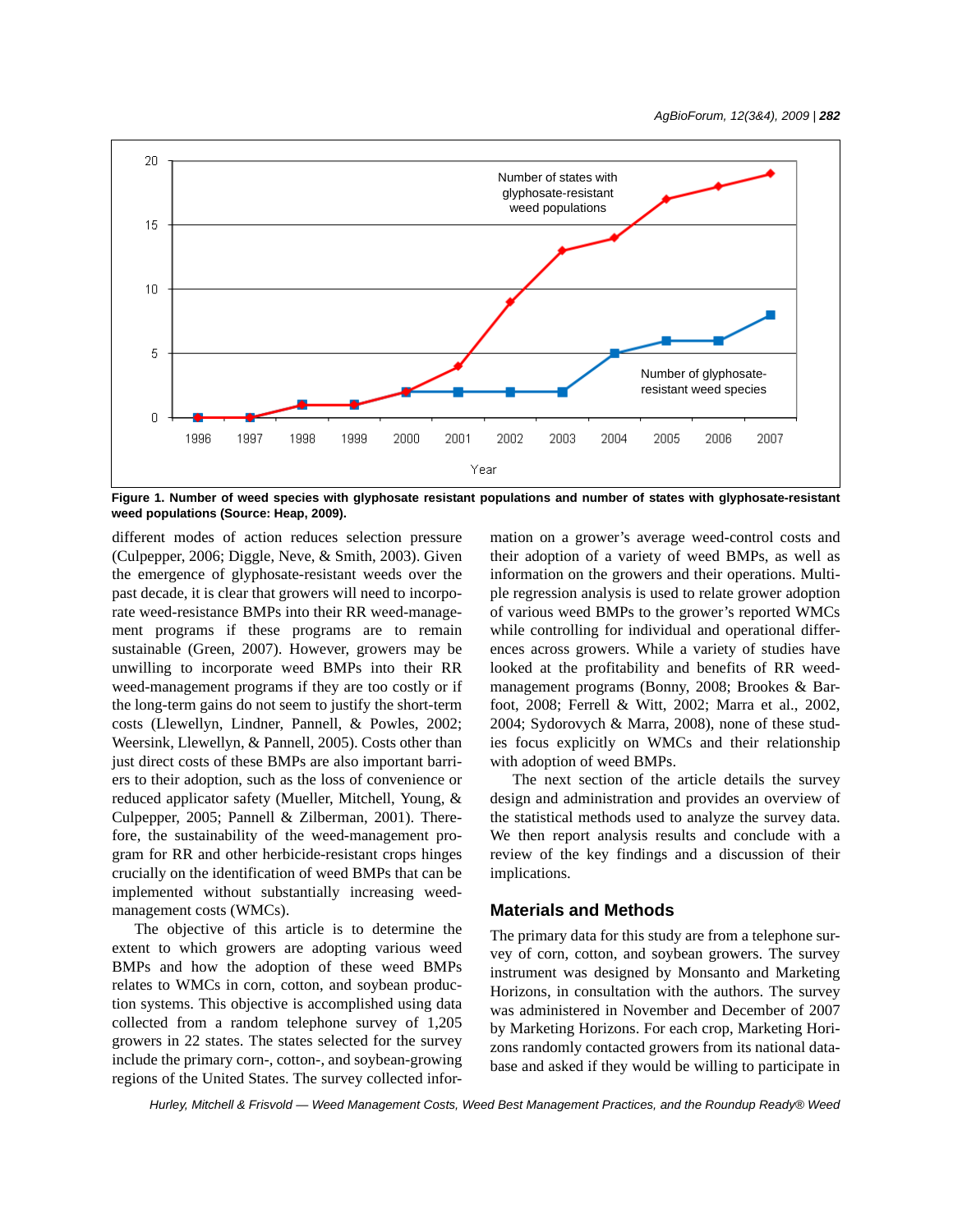**Table 1. Weed best management practices.**

| <b>Abbreviation</b>           | <b>Practice</b>                                                                      |
|-------------------------------|--------------------------------------------------------------------------------------|
| Scout before                  | Scout fields before an herbicide application                                         |
| <b>Scout after</b>            | Scout fields after an herbicide application                                          |
| Start clean                   | Start with a clean field, using a burndown<br>herbicide application or tillage       |
| <b>Control early</b>          | Control weeds early when they are<br>relatively small                                |
| <b>Prevent</b><br>escapes     | Control weed escapes and prevent weeds<br>from setting seeds                         |
| Clean<br>equipment            | Clean equipment before moving between<br>fields to minimize weed seed spread         |
| <b>Buy new seed</b>           | Use new commercial seed that is as free<br>from weed seed as possible                |
| <b>Multiple</b><br>herbicides | Use multiple herbicides with different modes<br>of action during the cropping season |
| Supplemental<br>tillage       | Use tillage to supplement weed control<br>provided by herbicide applications         |
| Recommended<br>rate           | Use the recommended application rate from<br>the herbicide label                     |

the survey in exchange for modest compensation for their time. Growers who agreed to participate, were administered the survey and issued a check for their participation. Marketing Horizons continued contacting growers until a sample of at least 400 respondents who produced more than 250 acres of the crop of interest had completed the survey. The final tally of respondents included 402 corn, 401 cotton, and 402 soybean growers from 22 different states (Alabama, Arkansas, Georgia, Illinois, Indiana, Iowa, Kansas, Louisiana, Minnesota, Mississippi, Missouri, Nebraska, North Carolina, North Dakota, Ohio, Oklahoma, South Carolina, South Dakota, Tennessee, Texas, Virginia, and Wisconsin). The final tally included slightly more than 400 growers for each crop because multiple surveyors were contacting growers at the same time.

The survey collected general information on the grower and his/her farming operation in 2007, including adoption of the weed BMPs listed in Table 1. In addition, growers were asked to estimate their average WMCs with the following question:

Please think about all of the time, effort, chemicals and equipment you devote to controlling weeds in your corn/cotton/soybean crop. On average, how much per acre would you say it costs you?

Finally, growers were asked about their plans to plant the crop of interest in 2008, including their plans to plant RR varieties, to plant these RR varieties following RR varieties planted in 2007, and to treat these RR varieties with a residual herbicide. This information was supplemented with county average yield data (USDA NASS, 2008b).

The survey and supplemental data were used to construct several variables to explain observed differences in grower-reported WMCs. These variables can be grouped into two categories: control variables and weed BMP variables. Control variables included individual specific information on the grower's education, farming experience, and expected productivity. Growers were asked their highest level of educational attainment: high school (12 years), some college (14 years), vocational/ technical training (14 years), college graduate (16 years), or advanced degree (18 years). For experience, growers were asked how many years they had been farming. For expected productivity, growers were asked their expected average yield in 2008. This expected yield was transformed into the percentage difference from the 10-year county average yield reported by USDA NASS (2008b). Education, experience, and productivity variables were chosen to control for differences in WMCs attributable to differences in human capital that may make some growers more productive than others.

Control variables included operation-specific information. The number of crop acres planted in 2007 controlled for the size of the grower's operation. A Herfindahl index based on the proportion of crop acreage planted to corn, cotton, soybean, and other crops in 2007 was constructed to control for cost differences related to the degree of crop diversification by each farmer. The maximum value for this index is 1.0, while the minimum is 0.25 (as there are four crops), with higher values indicating less crop diversification. An indicator variable equal to 1 (if the grower raised livestock in 2007) and 0 (otherwise) was also constructed to control for differences in diversification across cropping and livestock enterprises. Finally, the proportion of planted crop acreage owned by the grower in 2007 was constructed to control for differences in stewardship incentives across growers, since growers who rent land may have reduced incentives to invest in weed BMPs and other practices that help sustain long-term land productivity.

The final set of variables were developed to control for systematic variation in WMCs related to unobservable geographic (e.g., climate, landscape, and soil), cultural (e.g., conservation and stewardship norms), and political (e.g., regulatory and investments in extension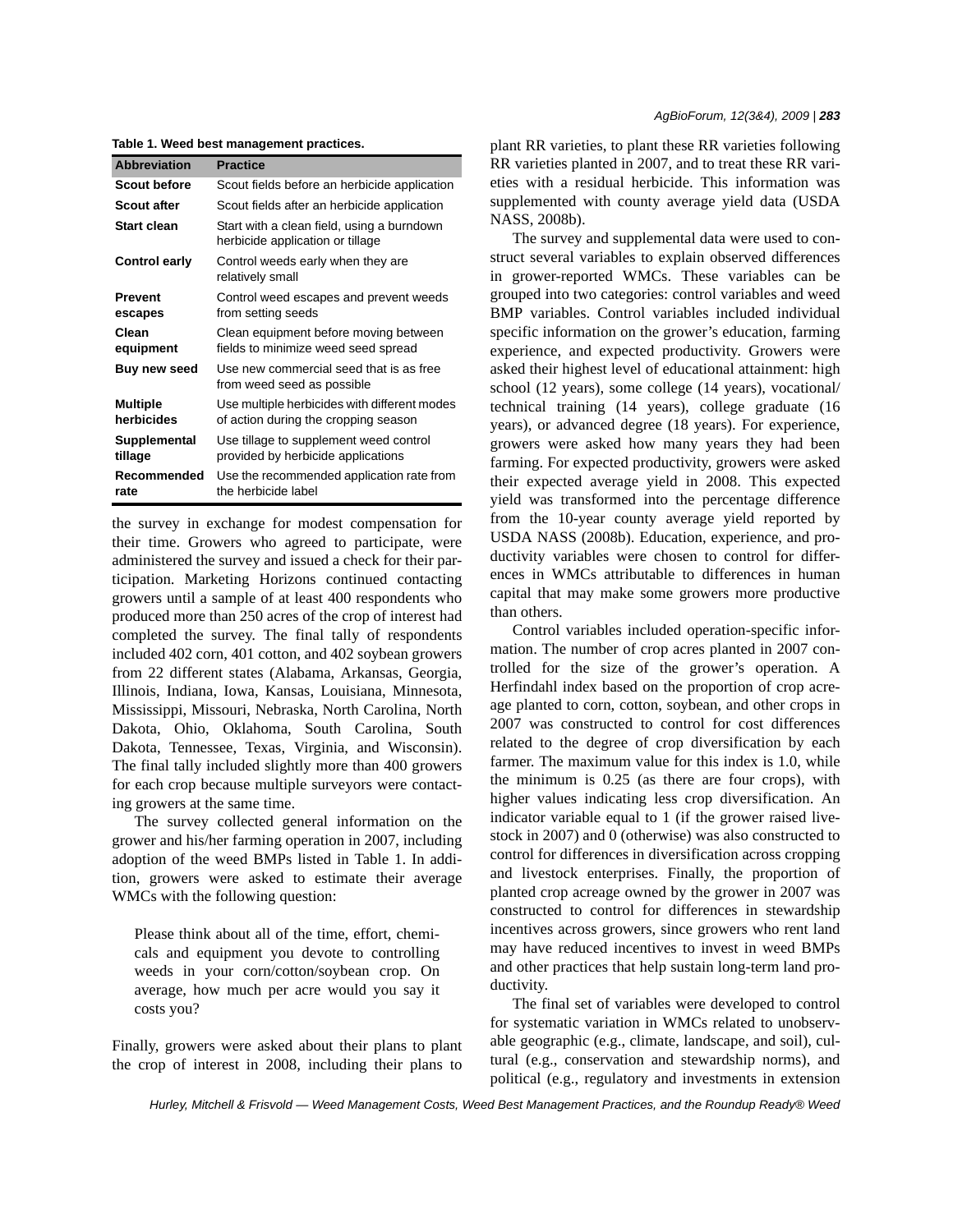services) differences. The 10-year county average yield and yield coefficient of variation were used to control for geographic differences, while state indicator variables were constructed to account for cultural and political differences. Due to a limited number of observations for some states, a single dummy variable was constructed for Louisiana and Mississippi; North Carolina, South Carolina, and Virginia; and for the Southern Plains states of Texas and Oklahoma.

Two groups of variables were constructed to assess the extent to which growers are adopting various weed BMPs. The first group includes the percentage of RR acreage planned for 2008, the percentage of RR acreage planned for 2008 that would be treated with a residual herbicide, and the percentage of RR acreage planned for 2008 that would follow 2007 RR acres. The percentage of RR acreage planned for 2008 measures the extent to which growers use a range of weed-management tactics within a particular growing season. The percentage of RR acreage planned for 2008 that will follow 2007 RR acres measures the extent to which growers use a range of weed-management tactics over time. Relying exclusively on RR varieties and glyphosate for weed management within a particular season or over time increases the risk of glyphosate resistance, particularly if other weed BMPs are not incorporated into the management program. The percentage of RR acres planned to be treated with a residual herbicide measures the extent to which growers employ additional herbicides with different modes of action in their RR program for weeds not controlled by glyphosate, which reduces the risk of glyphosate resistance.

The second group of variables was constructed based on grower responses to direct questions regarding how often they used each weed BMP listed in Table 1. For example, for the first BMP—scouting fields before herbicide application (Table 1)—growers were asked specifically:

When managing weeds in your corn/soybean/ cotton crop, how often do you scout fields before a herbicide application? Would you say always, often, sometimes, rarely, or never?

The underlined section was changed for each weed BMP listed in Table 1 and grower responses were coded as 1.0, 0.75, 0.50, 0.25, and 0.0 for "always" to "never," respectively. Note that growers were asked to respond to this series of questions just before they were asked to estimate their average weed-control costs in order to encourage them to think more holistically about these costs.

Scouting fields before an herbicide application allows growers to determine if an application is actually necessary or when weed growth has reached the stage when they are most effectively controlled. Scouting fields after an herbicide application allows growers to determine if the herbicide was effective and to comeback with supplemental control if it was not. Controlling weeds early when they are small gives better control, since smaller weeds tend to be more susceptible to herbicides. Preventing weed escapes using supplemental control provides an opportunity to control weeds that may be resistant before they set seed and produce weeds that are more resistant. Cleaning equipment between fields helps to stop the spread of weed seeds, including resistant weed seeds. Buying new seed that has been cleaned to reduce weed seed contamination helps stop the introduction of new (possibly resistant) weeds into a field. Using multiple herbicides reduces selection pressure by making it more difficult for weeds to survive control. Using supplemental tillage can control weeds that have developed herbicide resistance. Using the recommended herbicide application rate ensures that weeds are treated with enough herbicide to control them. We hypothesized that the frequency of growers' historic use of these various weed BMPs could have an important influence on weed-control costs.

Grower-reported costs and the natural logarithm of costs were regressed on these control and weed BMP adoption variables using ordinary least squares, with separate regressions for corn, cotton, and soybeans. The regressions using cost as the dependent variable exhibited heteroscedasticity, while the regression using the natural logarithm of cost did not, so the natural logarithm of cost regressions were chosen as the preferred model.

## **Results**

Table 2 provides a comparison of the survey sample with results from the 2007 USDA Census of Agriculture based on average yields and the distribution of crop acreage across various farm sizes. While our survey intentionally excluded farms with less than 250 acres of the targeted crop, census data reveal that these smaller farmers accounted for only 22% of the corn, 24% of the soybean, and 8% of the cotton acres harvested in 2007. For farms producing more than 250 acres of the targeted crop, the distribution of farms in the survey are almost identical to the 2007 census distribution for corn and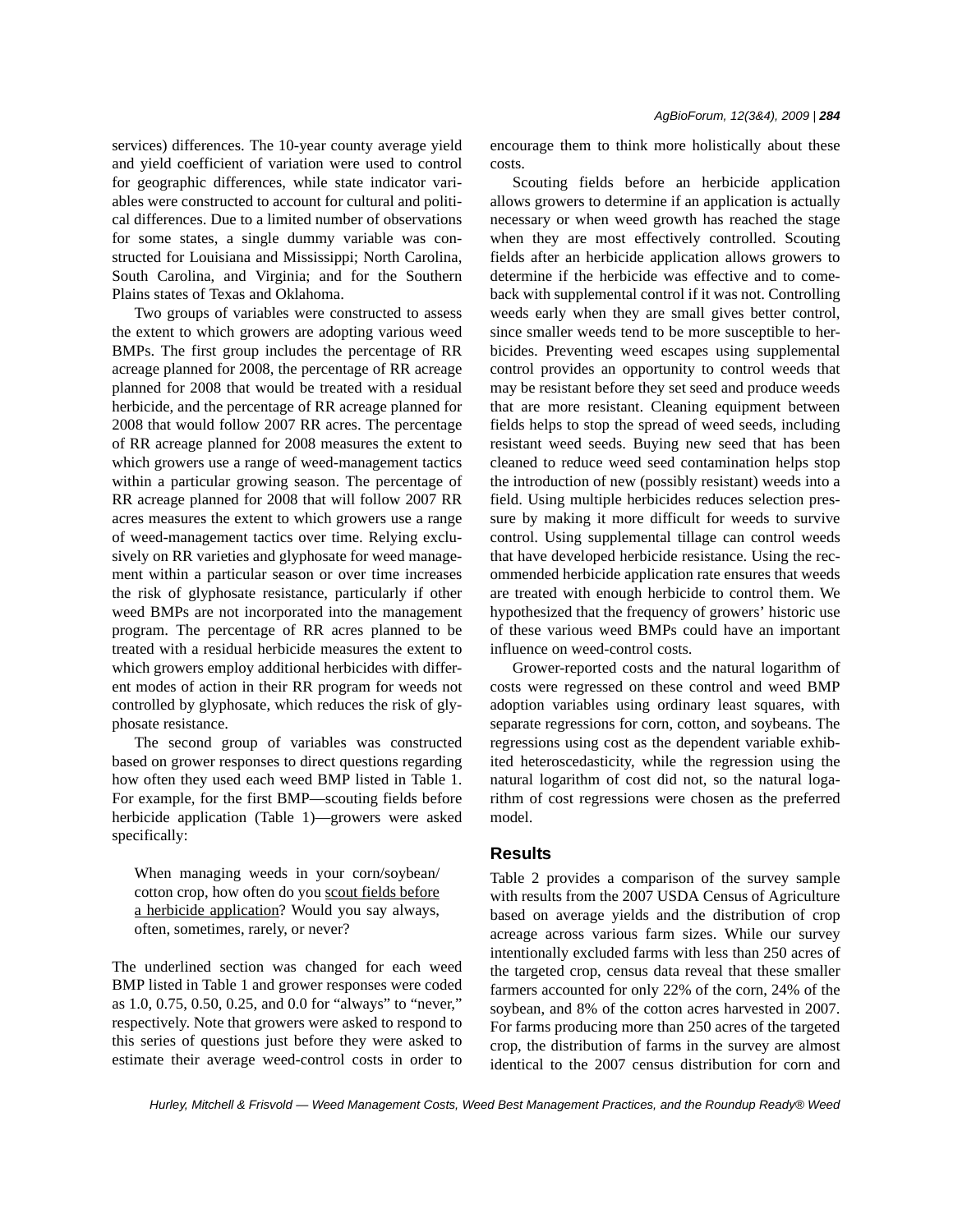**Table 2. Acreage distribution of sampled farms: Comparison of the telephone survey and the 2007 USDA Census of Agriculture.**

|                                                                |                  |       | 2007 census |
|----------------------------------------------------------------|------------------|-------|-------------|
|                                                                | <b>Telephone</b> | All   | > 250       |
| Variable                                                       | survey           | farms | acres       |
| <b>Average cotton acres</b>                                    | 977              | 564   | 902         |
| Farms harvesting < 249<br>acres (% total acres)                |                  | 8     |             |
| Farms harvesting 249 to<br>999 acres (% total acres)           | 34               | 38    | 41          |
| Farms harvesting 1,000<br>to 4,999 acres (% total<br>acres)    | 63               | 51    | 55          |
| <b>Farms harvesting &gt;</b><br>5,000 acres (% total<br>acres) | 3                | 4     | 4           |
| Average corn acres                                             | 653              | 248   | 675         |
| Farms harvesting < 249<br>acres (% total acres)                |                  | 22    |             |
| Farms harvesting 249 to<br>999 acres (% total acres)           | 59               | 46    | 59          |
| Farms harvesting 1,000<br>to 4,999 acres (% total<br>acres)    | 39               | 30    | 38          |
| Farms harvesting ><br>5,000 acres (% total<br>acres)           | 2                | 2     | 2           |
| Average soybean acres                                          | 567              | 229   | 596         |
| Farms harvesting < 249<br>acres (% total acres)                |                  | 26    |             |
| Farms harvesting 249 to<br>999 acres (% total acres)           | 71               | 50    | 69          |
| Farms harvesting 1,000<br>to 4,999 acres (% total<br>acres)    | 29               | 22    | 30          |
| <b>Farms harvesting &gt;</b><br>5,000 acres (% total<br>acres) | 0                | 1     | 1           |

*Source: USDA NASS (2009).*

soybean. For cotton, our survey appears to over-represent farms in the 1,000 to 4,999 acres category. Average corn and soybean acres for the survey are within 5% of the census average. For cotton, the survey average is within 10% of the census average. Based on these broad characterization, the corn and soybean sample appears reasonably representative of US corn and soybean producers with more than 250 acres, while the cotton sample appears to be somewhat skewed toward larger producers.

**Table 3. Dependent and control variable means and standard deviations (in parentheses) by crop.**

| uu u uu<br>riauviis (ili parell                  |         | ,ι υμ.  |         |
|--------------------------------------------------|---------|---------|---------|
| <b>Variable</b>                                  | Corn    | Soybean | Cotton  |
| Weed management                                  | 40.17   | 33.45   | 55.57   |
| costs (\$/acre)                                  | (33.68) | (26.73) | (40.74) |
| <b>Education (years)</b>                         | 13.8    | 13.8    | 14.6    |
|                                                  | (1.73)  | (1.74)  | (1.87)  |
| <b>Experience farming</b>                        | 30.6    | 29.5    | 28.8    |
| (years)                                          | (11.9)  | (10.7)  | (13.1)  |
| Difference in grower                             | 16.9    | 23.3    | 50.9    |
| expected yield and<br>county average yield (%)   | (16.8)  | (48.9)  | (53.1)  |
| 2007 crop acres                                  | 1232    | 1292    | 1819    |
|                                                  | (1007)  | (887)   | (1592)  |
| 2007 Herfindahl crop                             | 0.53    | 0.49    | 0.60    |
| diversity index                                  | (0.15)  | (0.10)  | (0.21)  |
| 2007 crop acreage                                | 44.8    | 41.4    | 37.0    |
| owned (%)                                        | (31.7)  | (31.4)  | (32.2)  |
| 2007 livestock enterprise                        | 0.48    | 0.33    | 0.29    |
|                                                  | (0.50)  | (0.47)  | (0.45)  |
| 10-year county average                           | 142.2   | 40.5    | 599.4   |
| yield                                            | (19.8)  | (6.0)   | (173.7) |
| 10-year county yield                             | 0.14    | 0.14    | 0.27    |
| coefficient of variation                         | (0.05)  | (0.04)  | (0.09)  |
| Alabama                                          |         |         | 0.052   |
| Arkansas                                         |         | 0.049   | 0.061   |
| Georgia                                          |         |         | 0.084   |
| Illinois                                         | 0.186   | 0.169   |         |
| Indiana                                          | 0.101   | 0.095   |         |
| Iowa                                             | 0.189   | 0.184   |         |
| Kansas                                           | 0.055   |         |         |
| Louisiana /Mississippi                           |         |         | 0.055   |
| <b>Minnesota</b>                                 | 0.116   | 0.132   |         |
| Missouri                                         | 0.046   | 0.101   | 0.042   |
| Nebraska                                         | 0.131   | 0.077   |         |
| <b>North Carolina/South</b><br>Carolina/Virginia |         |         | 0.087   |
| North Dakota                                     |         | 0.067   |         |
| Ohio                                             | 0.049   | 0.064   |         |
| South Dakota                                     | 0.067   | 0.061   |         |
| <b>Tennessee</b>                                 |         |         | 0.048   |
| Texas/Oklahoma                                   |         |         |         |
|                                                  |         |         | 0.555   |
| Wisconsin                                        | 0.061   |         |         |
| Observations <sup>a</sup>                        | 328     | 326     | 310     |

*a Sample sizes based on observations used in regression analysis. Some respondents were dropped from analysis because they did not provide complete information for all regression variables.*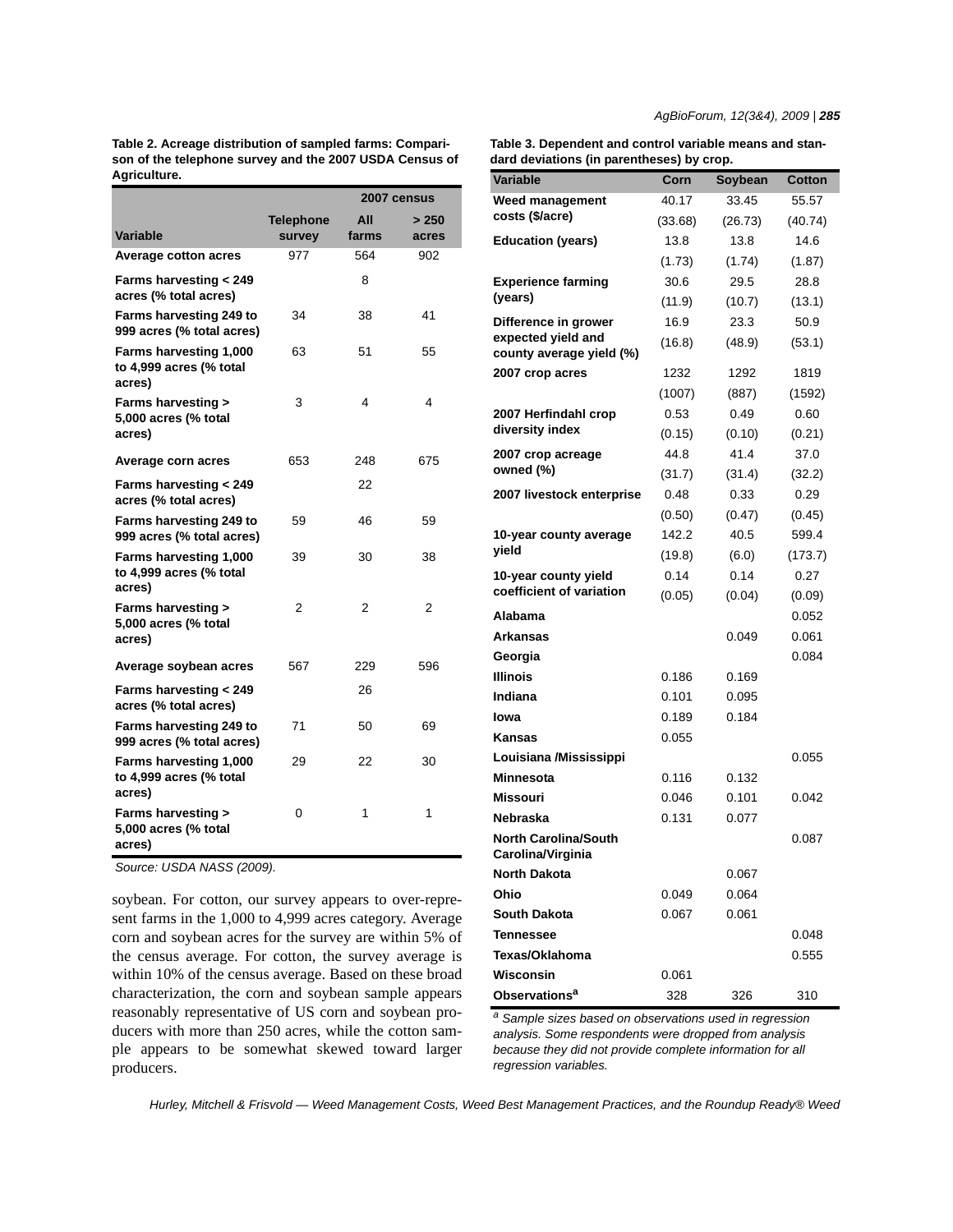|  | Table 4. Weed BMP variable means and standard deviations |  |  |  |  |  |
|--|----------------------------------------------------------|--|--|--|--|--|
|  | (in parentheses) by crop.                                |  |  |  |  |  |

| <b>Variable</b>                     | Corn   | Soybean | <b>Cotton</b> |
|-------------------------------------|--------|---------|---------------|
| 2008 RR acreage                     | 73.3   | 95.5    | 91.8          |
| planned (%)                         | (36.2) | (17.2)  | (23.1)        |
| 2008 RR acreage with                | 66.0   | 27.6    | 65.8          |
| residual planned (%)                | (45.5) | (42.0)  | (45.9)        |
| 2008 RR acreage                     | 62.9   | 46.9    | 67.9          |
| following RR acreage<br>planned (%) | (42.3) | (39.9)  | (39.1)        |
| <b>Scout before</b>                 | 0.78   | 0.85    | 0.86          |
|                                     | (0.28) | (0.19)  | (0.22)        |
| <b>Scout after</b>                  | 0.79   | 0.81    | 0.85          |
|                                     | (0.23) | (0.22)  | (0.22)        |
| <b>Start clean</b>                  | 0.78   | 0.75    | 0.84          |
|                                     | (0.31) | (0.34)  | (0.27)        |
| <b>Control early</b>                | 0.85   | 0.84    | 0.87          |
|                                     | (0.20) | (0.19)  | (0.17)        |
| <b>Prevent escapes</b>              | 0.77   | 0.80    | 0.81          |
|                                     | (0.25) | (0.25)  | (0.21)        |
| <b>Clean equipment</b>              | 0.32   | 0.35    | 0.50          |
|                                     | (0.32) | (0.33)  | (0.37)        |
| Buy new seed                        | 0.96   | 0.96    | 0.92          |
|                                     | (0.15) | (0.15)  | (0.21)        |
| <b>Multiple herbicides</b>          | 0.62   | 0.47    | 0.54          |
|                                     | (0.29) | (0.32)  | (0.30)        |
| <b>Supplemental tillage</b>         | 0.38   | 0.31    | 0.42          |
|                                     | (0.33) | (0.31)  | (0.34)        |
| <b>Recommended rate</b>             | 0.91   | 0.92    | 0.93          |
|                                     | (0.18) | (0.15)  | (0.15)        |

Table 3 reports the means and standard deviations for reported WMCs and the control variables. Average reported WMCs were highest for cotton, followed by corn and then soybeans. Years of education and farming experience were similar across corn, cotton, and soybean growers. The percentage difference in grower expected yield from the 10-year county average was highest for cotton, followed by soybeans and corn. Cotton growers operated about 700 more crop acres on average compared to corn and soybean growers, while corn and soybean growers tended to own more of the land they operated and were more diversified than cotton farms in terms of crops and livestock. In addition, cotton farmers tend to face greater year-to-year yield variability. Finally, the average of the state indicator variables indicates the proportion of observations for each crop from each state, which because of the survey sampling method generally follow the proportion of total US crop acres in each state.

Table 4 reports the average and standard deviation for the weed BMP variables. Cotton and soybean growers both planned to plant more than 90% of their crop with RR varieties, while corn growers planned to plant more than 70% with RR varieties. Compared to soybean growers, corn and cotton growers planned to treat a higher percentage of their RR acres with a residual herbicide and planned to plant a higher percentage of their RR acres following an RR crop. The remaining variables in Table 2 are the average (and standard deviation) of responses, where always, often, sometimes, rarely, and never were coded as 1.0, 0.75, 0.50, 0.25, and 0.0, respectively. On average, most corn, cotton, and soybean growers reported often or always scouting fields for weeds before and after herbicide applications, starting with a clean field using a burndown herbicide or tillage, controlling weeds early when they are small, preventing weed escapes, buying new seed, and using the recommended herbicide application rate. On average, cotton growers reported sometimes cleaning their equipment between fields to stop the spread of weed seeds, while corn and soybean reported sometimes or rarely cleaning their equipment. On average, corn and cotton growers reported using multiple herbicides often or sometimes, while soybean growers reported using multiple herbicides sometimes or rarely. Finally, on average, most corn, cotton, and soybean growers reported using supplemental tillage to control weeds sometimes or rarely.

Table 5 presents the regression coefficients and t-statistics for the control variables, while Table 6 presents the regression coefficients and t-statistics for the weed BMP variables and statistics for the regression fit. Since the dependent variable was the natural logarithm of costs, these regression coefficients can be interpreted in terms of the proportional change in costs.

Table 5 shows that, with the one exception, none of the control variables appear to be significantly related to reported weed-control cost. Even ignoring statistical significance, the signs of the coefficients are inconsistent across crops. The exception is years of farming experience, which is related to significantly lower weedcontrol costs. With the average farmer having about 30 years of experience, these regression results suggest that the average grower has 15-18% lower WMCs when compared to a first-year grower. This result is consistent with the notion that growers gain valuable experience on the job that helps them manage weeds at a lower cost. A joint test of the state indicator variables (bottom of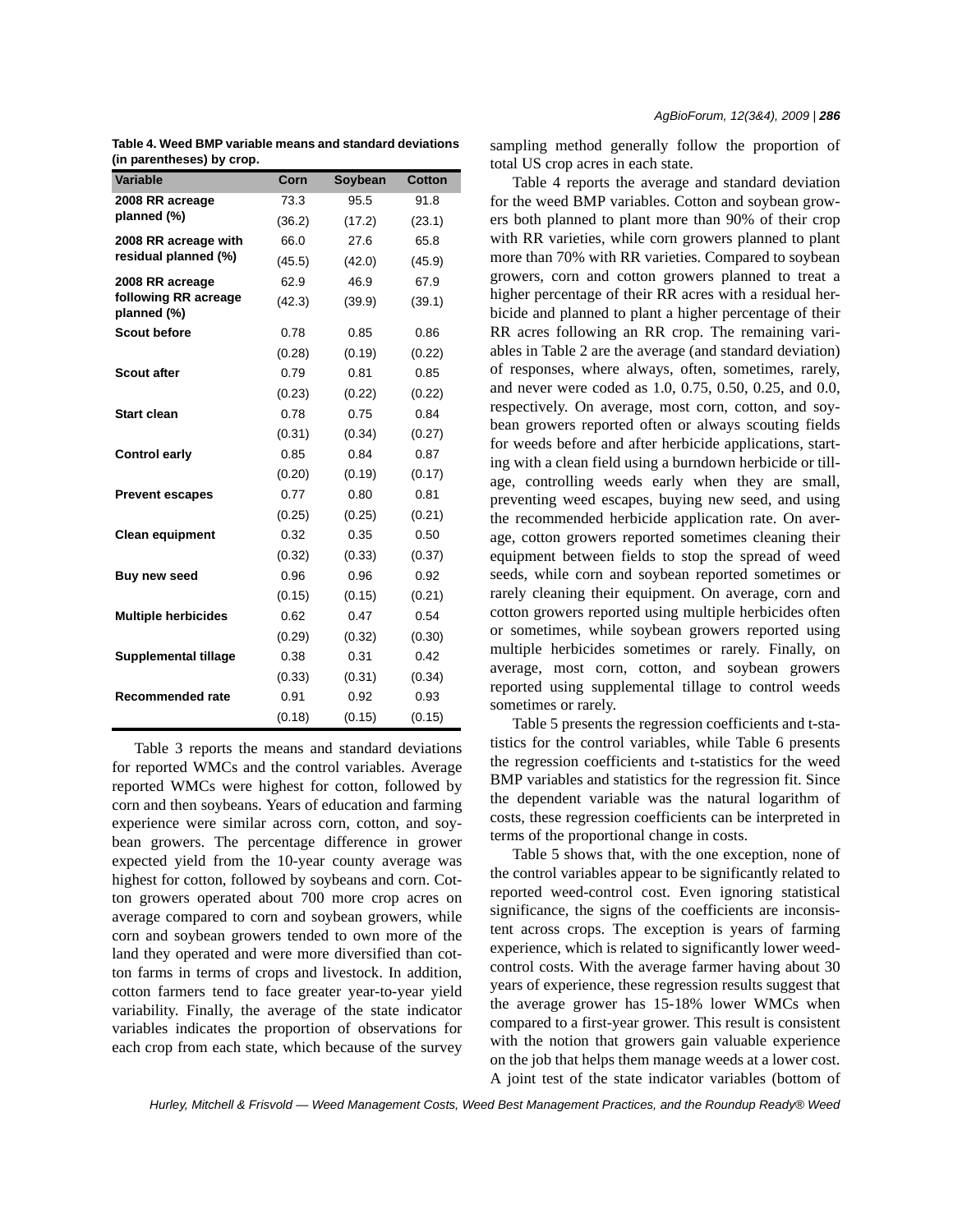| CUIIIIUI CUSL IEYIESSIUIIS.                     |                   |                    |                     |
|-------------------------------------------------|-------------------|--------------------|---------------------|
| Variable                                        | Corn              | Soybean            | <b>Cotton</b>       |
| <b>Education (years)</b>                        | $-0.00057(0.03)$  | $-0.0137(0.69)$    | 0.00044(0.02)       |
| <b>Experience farming (years)</b>               | $-0.00562*(1.73)$ | $-0.00636*$ (1.85) | $-0.00671**$ (2.20) |
| % difference in expected & county average yield | 0.00249(1.09)     | $-0.00025(0.35)$   | 0.00045(0.54)       |
| 2007 crop acres                                 | $-0.000058(1.58)$ | 0.000023(0.57)     | 0.000039(1.49)      |
| 2007 Herfindahl crop diversity index            | $-0.18424(0.71)$  | 0.39925(1.09)      | $-0.07905(0.37)$    |
| 2007 crop acreage owned (%)                     | $-0.00066(0.55)$  | $-0.00083(0.72)$   | 0.00118(0.91)       |
| 2007 livestock enterprise                       | 0.054(0.75)       | $-0.015(0.21)$     | 0.082(0.91)         |
| 10-year county average yield                    | $-0.0024(0.66)$   | 0.01686(1.45)      | 0.00062(1.40)       |
| 10-year county yield coefficient of variation   | $-0.62(0.51)$     | 1.69(1.33)         | $-0.55(0.75)$       |
| Alabama                                         |                   |                    | $-0.391*$ (1.68)    |
| <b>Arkansas</b>                                 |                   | $0.327*$ (1.67)    | 0.150(0.66)         |
| Georgia                                         |                   |                    | 0.046(0.21)         |
| <b>Illinois</b>                                 | $-0.037(0.19)$    | 0.029(0.19)        |                     |
| Indiana                                         | 0.213(1.02)       | $-0.020(0.12)$     |                     |
| lowa                                            | 0.022(0.11)       | $-0.234(1.52)$     |                     |
| <b>Kansas</b>                                   | 0.023(0.10)       |                    |                     |
| Louisiana /Mississippi                          |                   |                    | 0.012(0.05)         |
| <b>Minnesota</b>                                | $-0.108(0.51)$    | $-0.142(0.99)$     |                     |
| Nebraska                                        | 0.107(0.53)       | $-0.181(1.06)$     |                     |
| North Carolina/South Carolina/Virginia          |                   |                    | 0.164(0.80)         |
| <b>North Dakota</b>                             |                   | $-0.066(0.33)$     |                     |
| Ohio                                            | $-0.134(0.56)$    | 0.186(1.06)        |                     |
| <b>South Dakota</b>                             | $-0.011(0.05)$    | $-0.106(0.55)$     |                     |
| Tennessee                                       |                   |                    | 0.034(0.14)         |
| Texas/Oklahoma                                  |                   |                    | 0.055(0.29)         |
| Wisconsin                                       | $-0.025(0.11)$    |                    |                     |
| Joint F-test for state variables                | 0.74              | $1.93**$           | 1.09                |

**Table 5. Control variable coefficient estimates and t-statistics (in parentheses) by crop for the natural logarithm of weed control cost regressions.**

*\* Significant at 10% \*\* Significant at 5% \*\*\* Significant at 1%*

Table 4) suggests that no systematic differences in weed control cost exist across states for corn or cotton, but do exist for soybeans. The excluded state in the regression is Missouri, so all coefficient estimates are relative to Missouri. Significant coefficients imply that, compared to Missouri, Arkansas soybean growers reported about 33% higher WMCs and Alabama cotton growers about 40% lower WMCs.

Table 6 shows that a variety of weed BMPs appear to have a significant influence on grower-reported WMCs. The percentage of RR acreage planned for 2008 was negatively related to weed management cost for corn, suggesting that corn growers using RR varieties enjoy lower WMCs. Coefficient values imply that on average, corn growers exclusively planting RR varieties enjoy 39% lower WMCs.

The percentage of RR acreage planned to be treated with a residual herbicide was positively related to WMCs for cotton, suggesting that it is indeed more costly for cotton growers to add a residual herbicide to their RR weed-management program. Coefficient values imply that treating all RR acres with a residual herbicide could increase WMCs for cotton growers by almost 20%. The planned percentage of RR acreage to follow an RR crop was significantly related to lower costs in soybeans, suggesting a 19% cost savings for growers who planned to plant all of their RR soybean acres following other RR crops.

For the weed BMP coefficients, 9 of the 30 estimates were significant. Soybean growers who scout fields before an herbicide application and cotton growers who scout fields after an herbicide application more often reported significantly lower WMCs. Corn and cotton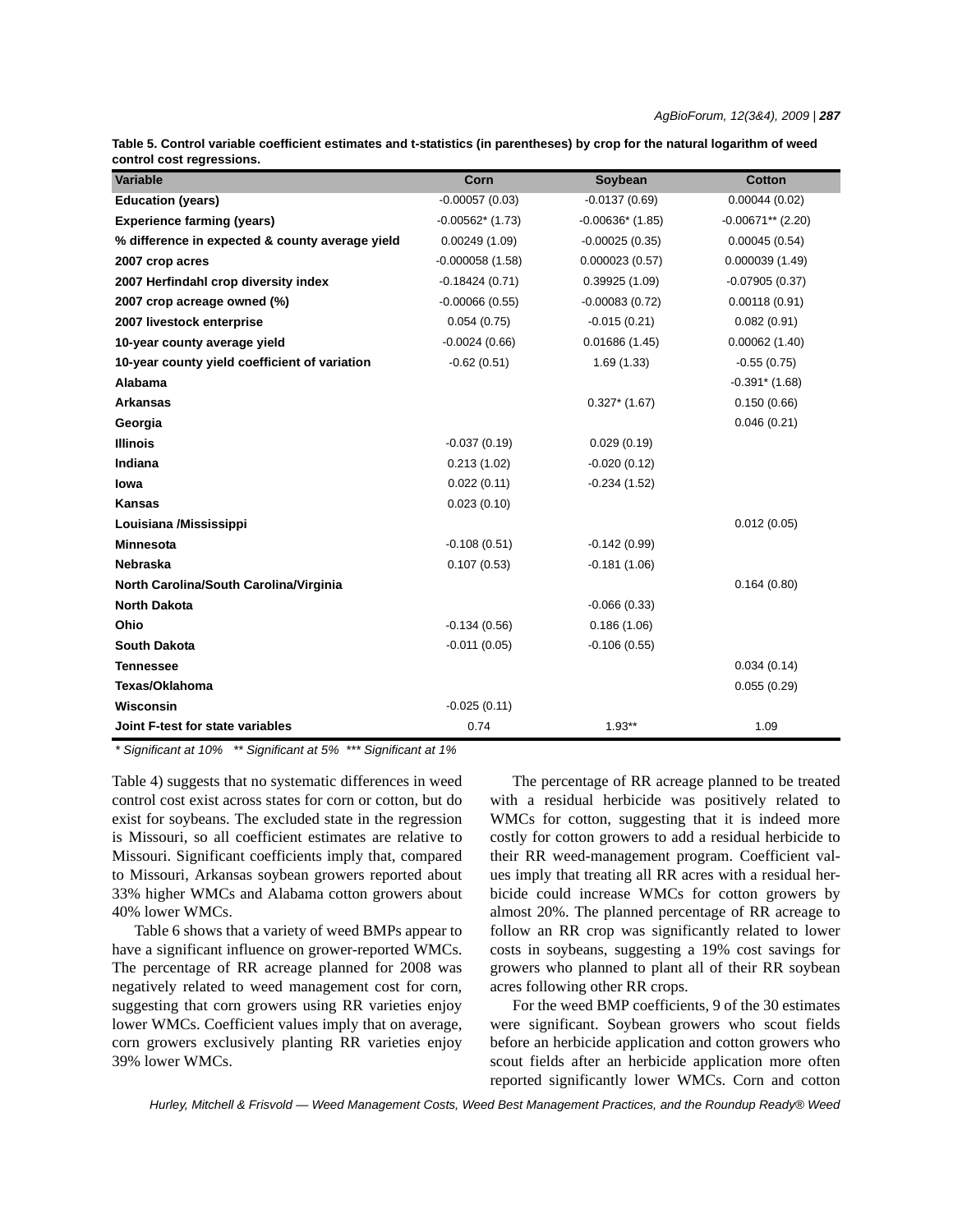| Variable                                | Corn          | Soybean     | Cotton     |
|-----------------------------------------|---------------|-------------|------------|
| 2008 RR acreage                         | $-0.00385***$ | $-0.00105$  | $-0.00247$ |
| planned (%)                             | (3.11)        | (0.48)      | (1.34)     |
| 2008 RR acreage with                    | 0.00092       | 0.00105     | $0.0019**$ |
| residual planned (%)                    | (1.01)        | (1.17)      | (2.09)     |
| 2008 RR acreage                         | 0.00092       | $-0.0019**$ | 0.00116    |
| following RR acreage<br>planned (%)     | (0.92)        | (2.10)      | (1.01)     |
| <b>Scout before</b>                     | $-0.134$      | $-0.314*$   | 0.097      |
|                                         | (0.89)        | (1.66)      | (0.47)     |
| <b>Scout after</b>                      | $-0.019$      | 0.137       | $-0.354*$  |
|                                         | (0.11)        | (0.79)      | (1.67)     |
| <b>Start clean</b>                      | $0.319***$    | $-0.061$    | $0.441***$ |
|                                         | (2.71)        | (0.59)      | (2.85)     |
| <b>Control early</b>                    | 0.056         | 0.139       | 0.235      |
|                                         | (0.32)        | (0.74)      | (0.91)     |
| <b>Prevent escapes</b>                  | 0.219         | $-0.037$    | $-0.099$   |
|                                         | (1.47)        | (0.26)      | (0.48)     |
| <b>Clean equipment</b>                  | $-0.126$      | $0.202*$    | 0.064      |
|                                         | (1.07)        | (1.82)      | (0.56)     |
| Buy new seed                            | $-0.14$       | $0.549**$   | $-0.156$   |
|                                         | (0.59)        | (2.22)      | (0.76)     |
| <b>Multiple herbicides</b>              | $-0.085$      | $0.325***$  | $0.326**$  |
|                                         | (0.68)        | (2.70)      | (2.25)     |
| <b>Supplemental tillage</b>             | $0.182*$      | $-0.088$    | $-0.045$   |
|                                         | (1.65)        | (0.76)      | (0.35)     |
| Recommended rate                        | 0.291         | 0.348       | $-0.094$   |
|                                         | (1.45)        | (1.50)      | (0.34)     |
| $R^2$                                   | 0.151         | 0.183       | 0.204      |
| Adjusted R <sup>2</sup>                 | 0.061         | 0.096       | 0.117      |
| $\chi^2$ test for<br>heteroscedasticity | 0.40          | 0.33        | 2.30       |

**Table 6. Weed BMP variable coefficient estimates, t-statistics (in parentheses), and regression statistics by crop for the natural logarithm of weed control cost regressions.**

#### *\* Significant at 10% \*\* Significant at 5% \*\*\* Significant at 1%*

growers who start with a clean field more often reported significantly higher WMCs. Soybean growers who clean their equipment before changing fields and buy new seed more often reported significantly higher WMCs. Reported WMCs were significantly higher for soybean and cotton growers using multiple herbicides more often and corn growers using supplemental tillage.

The  $\mathbb{R}^2$  values range from 0.15 to 0.20, indicating that the regressions are significant, but a substantial amount of variation in reported WMCs remains unexplained. Potentially, additional factors besides the control variables and weed BMP adoption variables used here could explain more of the observed variability in reported costs. Alternatively, there was likely significant variation in how each grower interpreted the weed-control cost question, contributing to measurement error. For example, some growers may have considered fuel, depreciation, and RR seed costs, while others did not. Nevertheless, results in Tables 5 and 6 indicate that several of the weed BMP adoption measures included in these regressions had significant effects on weed-control costs.

## **Discussion and Conclusions**

RR crop varieties have been widely adopted because they provide growers with significant benefits, both pecuniary and non-pecuniary. However, glyphosate resistance threatens the benefits growers currently enjoy from RR crops. Weed resistance to herbicides is not a new phenomena and weed scientist have developed a variety of weed best-management practices (BMPs) to help growers manage resistance. However, the use of these weed BMPs could substantially increase weedmanagement costs (WMCs), which would discourage adoption.

This article evaluated the extent to which growers are adopting various weed BMPs and assessed how BMP adoption affects weed-control costs. Results suggest that the adoption of RR crop varieties reduces weed-control costs for corn growers, which is one of several reasons why so many corn growers have adopted these varieties. Incorporating a residual herbicide into the RR weed-management program clearly increases costs for cotton growers, which has likely discouraged further adoption among cotton farmers, even though the practice can help reduce the risk of glyphosate resistance. About two-thirds of RR corn and cotton acres are planted following another RR crop, which likely promotes glyphosate resistance if other weed BMPs are not employed. Planting RR corn or cotton following another RR crop does not appear to yield any significant WMC savings, except for RR soybean growers, implying that benefits other than lower WMCs are driving grower decisions to plant RR crops following RR crops.

Scouting fields before and after an herbicide application are widely adopted BMPs that appear to yield some cost savings for cotton and soybean growers. Starting with a clean field is also widely adopted, even though it appears to increase the cost of weed management for corn and cotton growers, suggesting that growers receive other advantages from this practice, such as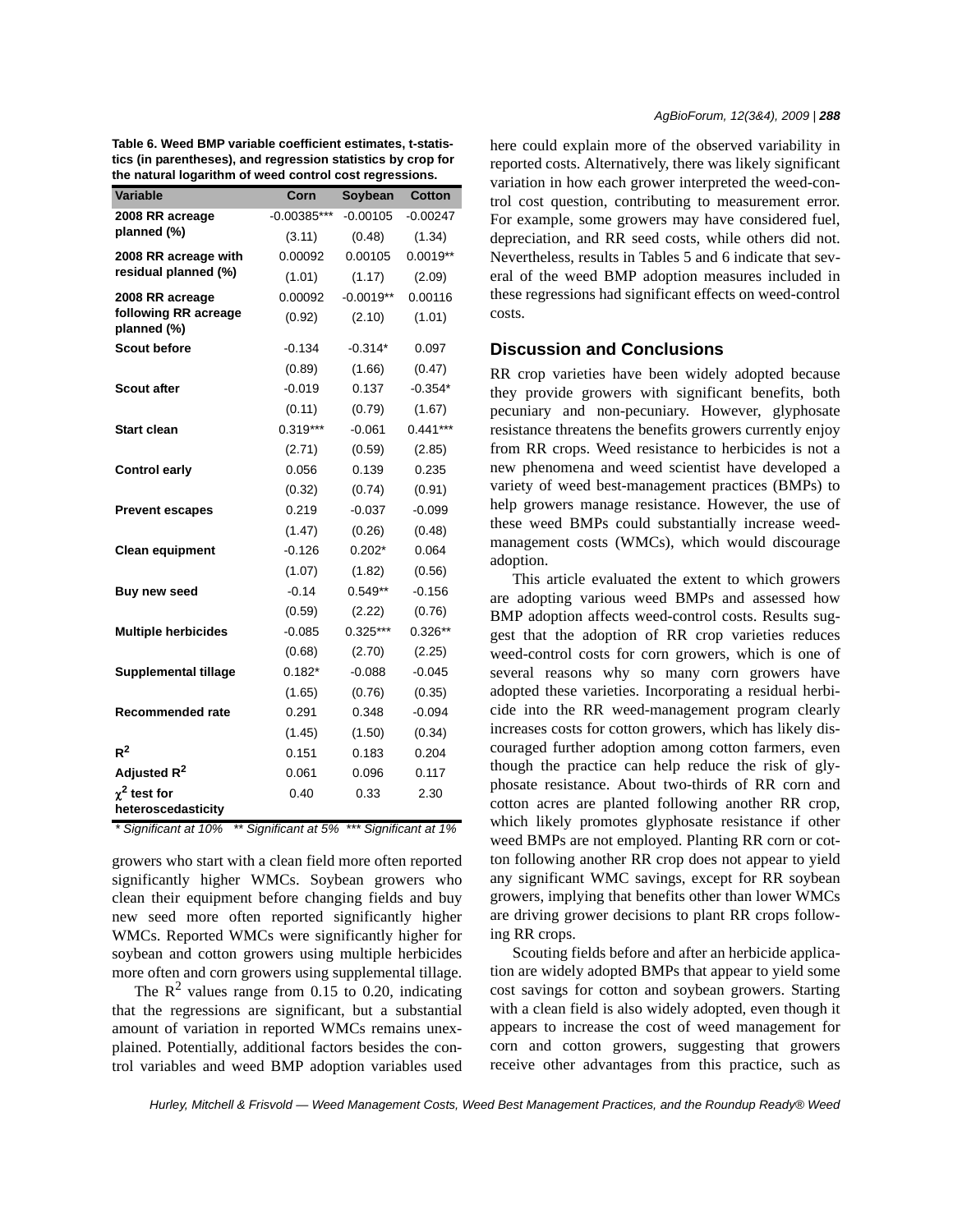higher yields due to reduced early weed competition. Controlling weeds early and preventing weed escapes are two other widely adopted BMPs that do not appear to significantly increase WMCs. Cleaning equipment between fields, using multiple herbicides, and using supplemental tillage are less widely adopted weed BMPs that also appear to be associated with increased weed-control costs for some crops, which might help explain why these practices are not as widely adopted. Using the recommended herbicide application rate is the most widely adopted weed BMP and does not appear to significantly increase WMCs.

Overall, growers commonly use a wide variety of weed best-management practices, even when some of these widely adopted practices appear to increase costs. However, some practices are not as widely adopted, possibly because they raise weed-management costs. Two opportunities for improving grower adoption of key weed BMPs to reduce the risk of glyphosate resistance would seem to be encouraging corn and cotton growers to not plant as many of their RR acres following another RR crop and encouraging more soybean growers to incorporate a residual herbicide into their RR weed-management program. These weed BMPs did not have a significant effect on reported costs and are among the most effective practices for reducing the development of resistance (Herbicide Resistant Action Committee [HRAC], 2005).

This survey and the analysis results provide a first step to understanding the obstacles growers face as they work to design more sustainable weed-management programs. Future research should consider collecting more detailed information on the cost of adopting alternative weed-management BMPs to help reduce the potential for differences in interpretation among growers that contributes to measurement error and thus to increase the precision of the estimated cost relationships. However, more detailed cost studies may miss important non-pecuniary costs or benefits associated with alternative BMPs. Therefore, the development and implementation of new survey strategies that provide less room for differences in interpretation while still allowing sufficient flexibility to capture both pecuniary and nonpecuniary benefits and costs is desirable.

## **References**

Benbrook, C. (2001). *Troubled times amid commercial success for roundup ready soybeans* (AgBioTech InfoNet Technical Paper 4). Sandpoint, ID: Northwest Science and Environmental Policy Center. Available on the World Wide Web: http:// www.mindfully.org/GE/GE2/RRS-Troubled-Benbrook.htm.

- Boerboom, C. (2009). Giant ragweed with suspected glyphosate resistance. *Wisconsin Crop Manager*, *16*(16), 63-64. Available on the World Wide Web: http://ipcm.wisc.edu/WCM-News/tabid/53/BlogID/17/Default.aspx.
- Bonny, S. (2008). Genetically modified glyphosate-tolerant soybean in the USA: Adoption factors, impacts and prospects. A review. *Agronomy for Sustainable Development*, *28*(1), 21-32.
- Brookes, G., & Barfoot, P. (2008). Global impact of biotech crops: Socio-economic and environmental effects, 1996-2006. *AgBioForum*, *11*(1), 21-38. Available on the World Wide Web: http://www.agbioforum.org.
- Carpenter, J., & Gianessi, L. (1999). Herbicide tolerant soybeans: Why growers are adopting roundup ready varieties. *AgBioForum*, *2*(2), 65-72. Available on the World Wide Web: http:// www.agbioforum.org.
- Culpepper, A.S. (2006). Glyphosate-induced weed shifts. *Weed Technology*, *20*(2), 277-281.
- Diggle, A.J., Neve, P.B., & Smith, E.P. (2003). Herbicides used in combination can reduce the probability of herbicide resistance in finite weed populations. *Weed Research*, *43*(5), 371-382.
- Fernandez-Cornejo, J., Klotz-Ingram, C., & Jans, S. (2002). Farmlevel effects of adopting herbicide-tolerant soybeans in the U.S.A. *Journal of Agricultural and Applied Economics*, *34*(1), 149-163.
- Ferrell, J.A., & Witt, W.W. (2002). Comparison of glyphosate and other herbicides for weed control in corn (*Zea mays*): Efficacy and economics. *Weed Technology*, *16*(4), 701-706.
- Green, J. (2007). Review of glyphosate and ALS-inhibiting herbicide crop resistance and resistant weed management. *Weed Technology*, *21*(2), 547-58.
- Heap, I.M. (2009). *The international survey of herbicide resistant weeds* [dataset]. Available on the World Wide Web: http:// www.weedscience.org/.
- Herbicide Resistant Action Committee (HRAC). (2005). *Guideline to the management of herbicide resistance*. USA: Author. Available on the World Wide Web: http://www.hracglobal.com/ Publications/ManagementofHerbicideResistance/ tabid/225/Default.aspx.
- Holt, J.S., & LeBaron, H.M. (1990). Significance and distribution of herbicide resistance. *Weed Technology*, *4*(1), 141-149.
- Kruger, G.R., Johnson, W.G., Weller, S.C., Owen, M.D.K., Shaw, D.R., Wilcut, J.W., et al. (2009). U.S. grower views on problematic weeds and changes in weed pressure in glyphosateresistant corn, cotton, and soybean cropping systems. *Weed Technology*, *23*(1), 162-166.
- Legleiter, T.R., & Bradley, K.W. (2008). Glyphosate and multiple herbicide resistance in common waterhemp (*Amaranthus rudis)* populations from Missouri. *Weed Science*, *56*(4), 582- 587.
- Llewellyn, R.S., Lindner, R.K., Pannell, D.J., & Powles, S.B. (2002). Resistance and the herbicide resource: Perceptions of Western Australian grain growers. *Crop Protection*, *21*(10), 1067-1075.